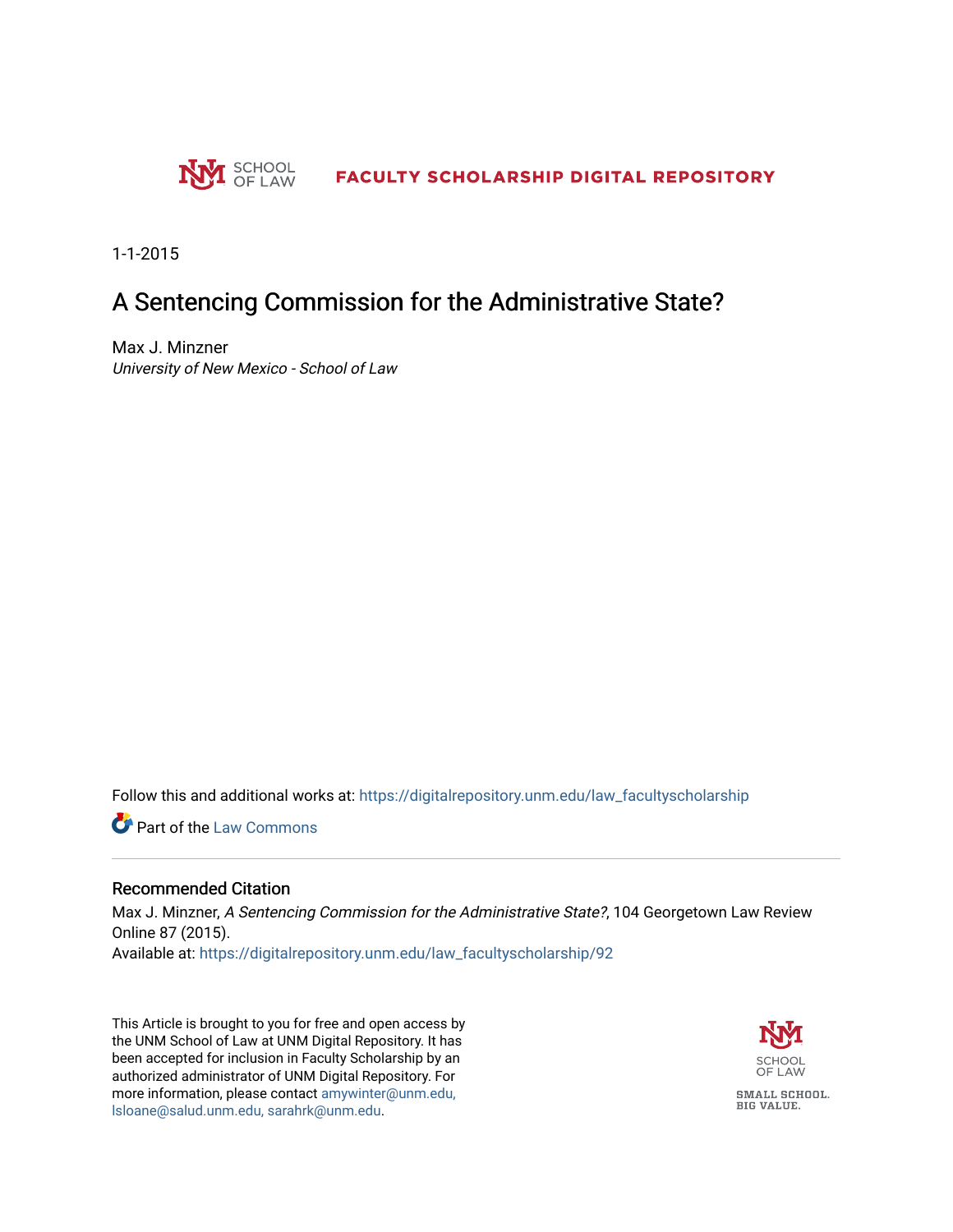# **A Sentencing Commission for the Administrative State?**

# MAX MINZNER<sup>\*</sup>

 

*Since the 1980s, oversight of punishment in the federal criminal system has been centralized. A single body, the Sentencing Commission, regulates criminal punishment through the Sentencing Guidelines. The Guidelines are designed to bring consistency and transparency to criminal punishment, but come with the inevitable cost of a loss of case-by-case judicial discretion. In contrast, punishment in the federal administrative state is almost completely decentralized. No single body oversees agency punishment practices. The administrative model makes the opposite choice of the criminal model. It favors individualized punishment determinations over the benefits of consistency and transparency.*

*In this Essay, I consider the arguments in favor of a sentencing commission for the administrative state. I conclude that although the advantages of centralized punishment are real, they are not large enough to support centralizing the administrative civil penalty power into a single body. Administrative enforcement involves a level of specialized knowledge and integration with other agency regulatory choices that is absent in the criminal context. However, while a top-down approach enforcing penalty consistency and transparency would be a mistake, agencies can and should work from the bottom up to develop their own penalty guidelines and coordinate their penalty practices with parallel regulators.*

#### **INTRODUCTION**

Over the last five years, federal administrative agencies have ratcheted up their enforcement programs with a particular focus on civil penalties. Recent penalty actions have had three distinguishing characteristics. First, they are large, reflecting record penalty assessments both for individual agencies and for administrative enforcement generally.<sup>1</sup> Next, they are opaque. Agencies frequently provide little or no transparency explaining the calculation producing the penalty level ultimately imposed.<sup>2</sup> Finally, they are not necessarily consistent. Some agencies impose much larger or smaller penalties than others, even when the conduct may require (or deserve) similar penalties. $3$ 

<sup>\*</sup> Associate Dean for Academic Affairs, Professor of Law and Karelitz Chair in Evidence and Procedure, University of New Mexico School of Law. Email: minzner@law.unm.edu. The author thanks Rick Bierschbach, Margaret Lemos, Alex Reinert, Dawinder Sidhu, and Kevin Stack for comments on earlier drafts.

<sup>1.</sup> I (and others) have outlined each of these trends elsewhere. *See, e.g.*, Max Minzner, *Should Agencies Enforce?,*  99 MINN. L. REV. (forthcoming 2015), *available at* http://papers.ssrn.com/sol3/papers.cfm?abstract\_id=1153097 (describing recent record civil penalties).

<sup>2.</sup> *See id.* at 16–17 (discussing penalty opacity and inconsistency); Max Minzner, *Why Agencies Punish*, 53 WM. & MARY L. REV. 853, 865 (2012) (discussing opacity in NHTSA and Office of Pipeline Safety proceedings).

<sup>3.</sup> *See* Cass R. Sunstein, Daniel Kahneman, David Schkade & Ilana Ritov, *Predictably Incoherent Judgments*, 54 STAN. L. REV. 1153, 1190–91 (2002) (discussing penalty inconsistencies across agencies).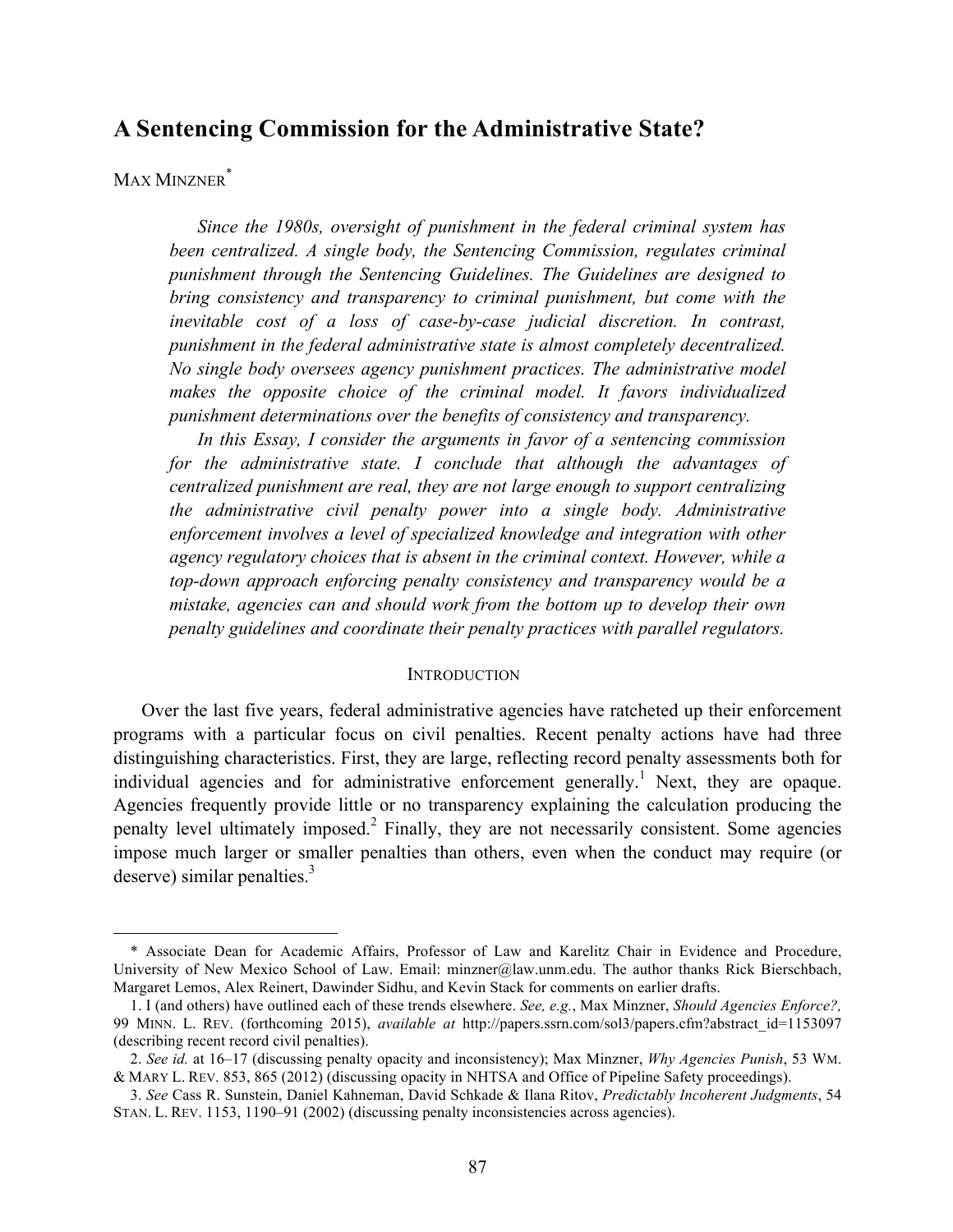While this development is new for administrative agencies, it echoes an older story. These characteristics of punishment choices—size, clarity, and consistency—were the foundational concerns that produced the United States Sentencing Guidelines in the 1980s for federal criminal prosecutions.4 Federal judges historically had the ability to impose any sentence within a wide statutory range. This discretion produced significant sentencing disparities with limited justification for the differences. The Sentencing Guidelines, initially mandatory and now advisory, dramatically changed this process. In applying the Guidelines, district judges now are much more constrained in their options. While the Sentencing Guidelines have spawned numerous critics, they likely have added transparency and consistency in the federal sentencing process.

The possibility of a similar body in the administrative context has received some academic attention but little traction.<sup>5</sup> The trade-off inherent in such an approach is clear: centralizing the punishment calculus exchanges individuation for uniformity. Penalty guidelines provide the benefit of coherence across punishers at the cost of individual, case-by-case determinations.

Is it time for a Sentencing Commission for the administrative state? While the answer (for now) is no, the concerns of consistency and transparency in administrative enforcement are real. Rather than a top-down solution, the right approach is to begin from the bottom up. Agencies should start by developing their own penalty policies that provide enforcement transparency, then take the next step of coordinating those policies with sister regulatory agencies. Supplemented in appropriate cases by judicial oversight, these steps can achieve the benefits of centralized punishment without paying the costs.

#### I. CENTRALIZING AND DECENTRALIZING PUNISHMENT

Before the Sentencing Reform Act of 1984, federal criminal punishment choices operated on a decentralized model. Congress set statutory maxima (and sometimes minima) for given criminal offenses. These ranges were wide. For example, a defendant convicted of rape in federal court faced a sentencing range of probation to life. <sup>6</sup> Following a finding of guilt, a district judge sentenced the defendant within that range.<sup>7</sup> A central tenet of the pre-Guidelines system was wide-ranging judicial discretion. Judges had the statutory power to consider virtually any source of information they considered relevant in setting the sentence.<sup>8</sup> No agency provided centralized oversight of the punishment process.<sup>9</sup>

 

<sup>4.</sup> *See* Stephen Breyer, *The Federal Sentencing Guidelines and the Key Compromises upon Which They Rest*, 17 HOFSTRA L. REV. 1, 3 (1988) (describing motivation for development of the Sentencing Guidelines).

<sup>5.</sup> *See, e.g.*, Sunstein et al., *supra* note 3, at 1193 (proposing creation of Civil Penalties commission); Colin S. Diver, *The Assessment and Mitigation of Civil Money Penalties by Federal Administrative Agencies*, 79 COLUM. L. REV. 1435, 1458–59 (1979) (discussing issue of inconsistency and desirability of uniform standards).

<sup>6.</sup> *See* 18 U.S.C. § 2031 (1948).

<sup>7.</sup> *See generally* Mistretta v. United States, 488 U.S. 361, 364–65 (1989) (describing pre-Guidelines sentencing regime); Stanley A. Weigel, *The Sentencing Reform Act of 1984: A Practical Appraisal*, 36 UCLA L. REV. 83, 89 (1988).

<sup>8.</sup> *See, e.g.*, United States v. Grayson, 438 U.S. 41, 50 (1978) (noting that Congress later confirmed this power).

<sup>9.</sup> After the defendant began serving his sentence, the parole process determined the ultimate length of that sentence. In the early 1970s, the United States Parole Board made an attempt to regulate the punishment process by setting "customary" periods of confinement for various classes of offenders. U.S. Parole Comm'n v. Geraghty, 445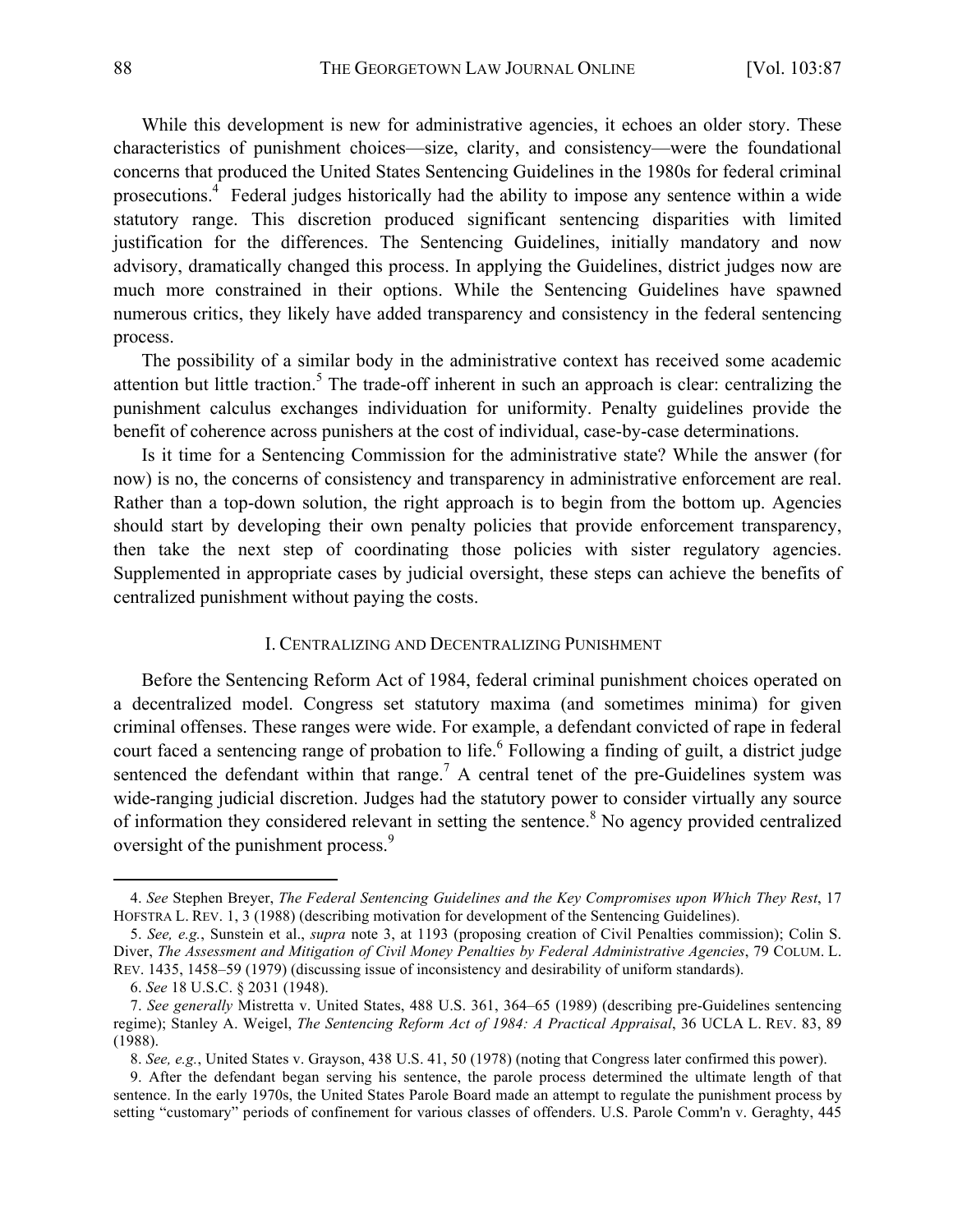Not surprisingly, district judges exercised the discretion granted to them. Across the United States, sentences for identical federal crimes ranged widely within the statutory sentencing range.<sup>10</sup> Two basic criticisms were leveled at the pre-Guidelines sentencing process. First, district judges were simply inconsistent in their sentencing practices. Defendants would receive longer or shorter sentences for reasons unrelated to legitimate purposes of punishment. Second, the punishment process was opaque and unpredictable. Defendants, prosecutors, and defense counsel were not able to forecast the potential sentence with any accuracy.<sup>11</sup>

The 1984 Act radically overhauled the sentencing process in response to these criticisms and moved toward a centralized model of punishment. Instead of wide-ranging statutory limits, the United States Sentencing Guidelines Manual sets a narrow sentencing range measured in months, with the top and bottom of the range often differing by less than a year. The product of two other calculations largely determines this range: the defendant's "criminal history category" and the "offense level."<sup>12</sup> These three inputs to the sentencing process—the criminal history and offense level calculation, as well as the resulting sentencing range—are determined by a central administrative body. The United States Sentencing Commission writes the Guidelines Manual and limits the range of options for district judges.13 Prior to 2005, district judges were required to sentence defendants within the Guidelines range unless the case involved a specific basis for departing from the range.<sup>14</sup> After the Supreme Court concluded that a mandatory Guidelines system was unconstitutional in *United States v. Booker*,<sup>15</sup> the Guidelines are now merely advisory, although they remain quite influential.

Compare this centralized model of criminal punishment to the parallel system of administrative agency enforcement. Numerous federal agencies operate their own civil enforcement programs that can impose civil penalties. For example, the Securities and Exchange Commission (SEC) can sanction individuals and companies that violate the securities laws and the Environmental Protection Agency has the power to impose financial penalties for environmental misconduct. Depending on the agency, the civil penalties may be imposed solely administratively (without any judicial oversight) or may require federal court involvement. As a practical matter, even when the federal courts exercise formal oversight, it is limited, especially in the typical situation where the agency and the enforcement target have reached an agreed settlement.<sup>16</sup>

<sup>&</sup>lt;u> 1989 - Jan Sarajević, politički predsjednik i politički politički politički politički politički politički po</u> U.S. 388, 391 (1980). Even this limited attempt at centralization, though, could only go so far; logically, the Parole Board could only shorten sentences, not lengthen them.

<sup>10.</sup> *See* S. REP. NO. 98-225 (1983), *reprinted in* 1984 U.S.C.C.A.N 3182, 3224–27 (providing examples of pre-Guidelines sentencing disparity).

<sup>11.</sup> *Mistretta*, 488 U.S. at 366; S. REP. NO. 98-225, *supra* note 10, at 3228–33.

<sup>12.</sup> U.S. SENTENCING GUIDELINES MANUAL § 5A (2014).

<sup>13.</sup> *See generally* Frank O. Bowman, III, *The Failure of the Federal Sentencing Guidelines: A Structural Analysis*, 105 COLUM. L. REV. 1315, 1323–26 (2005) (describing the Sentencing Commission and the process of setting the Guidelines).

<sup>14.</sup> *See, e.g*., Stinson v. United States, 508 U.S. 36, 42 (1993) (describing the binding nature of the Guidelines). 15. 543 U.S. 220, 245 (2005).

<sup>16.</sup> *See, e.g.*, SEC v. Citigroup Global Mkts., Inc., 752 F.3d 285, 293–94 (2d Cir. 2014) (reversing district court's rejection of SEC consent decree and emphasizing the need for deference to the agency's enforcement choice).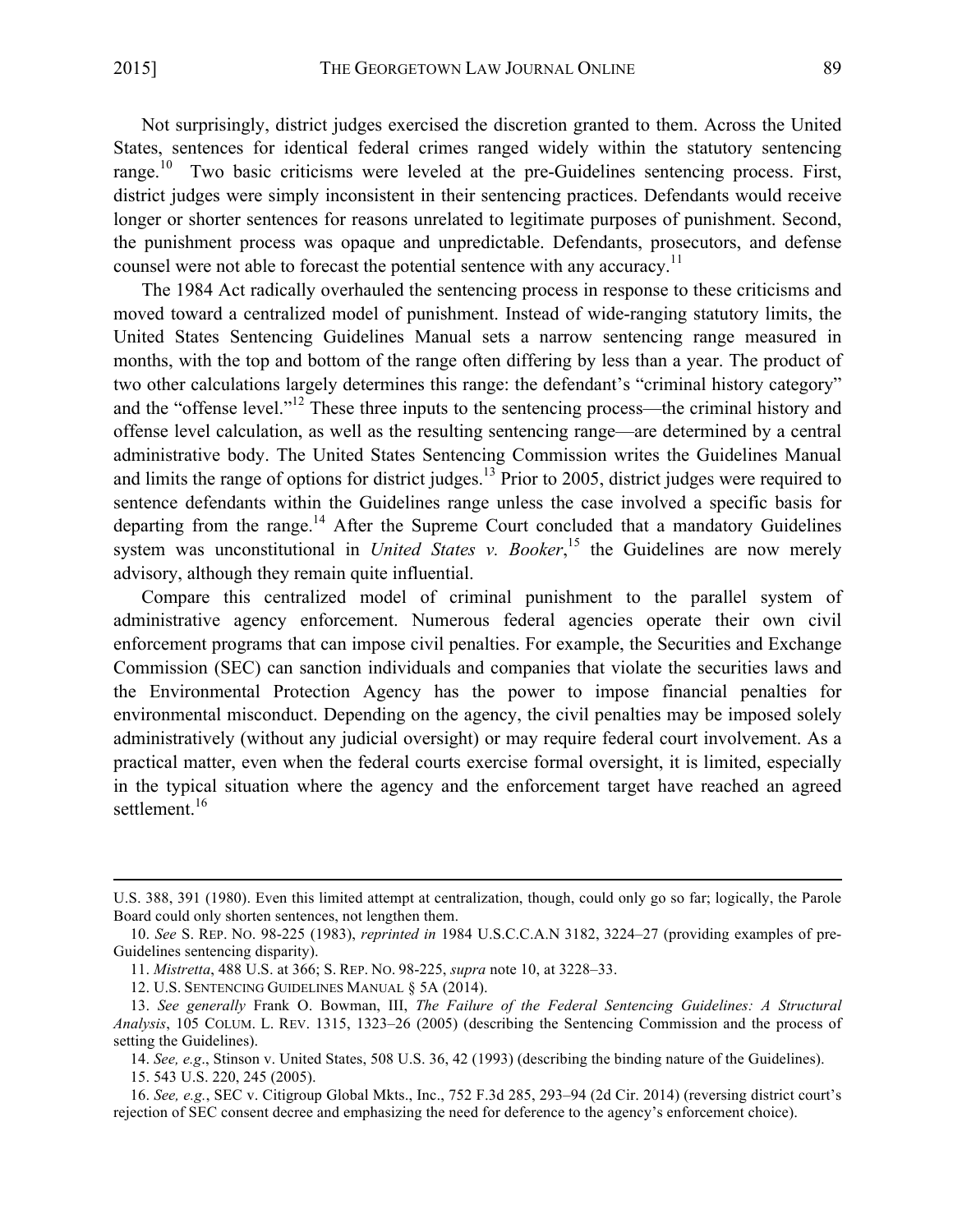As a result, agencies operate in an environment similar to the pre-Guidelines world—no centralizing authority exercises oversight of their punishment practices. We see the same issues of consistency and opacity arising with administrative civil penalties that existed with criminal sentences prior to the Guidelines. Consider the civil penalties imposed in the consent degree in *SEC v. Citigroup Global Markets*. <sup>17</sup> As Judge Rakoff noted, the defendant in that case paid a \$95 million penalty after earning \$160 million in profits, while another recent SEC consent decree imposed a \$535 million penalty on a defendant who earned only \$15 million from the violation. Under the current decentralized system of civil penalties, the SEC has no obligation to provide predictability or consistency. It is unconstrained in the inputs it chooses to consider in the punishment process. Moreover, the agency may shift those inputs (and their relative weights) from case to case as it sees  $fit.^{18}$ .

These problems of consistency and opacity only grow when we move from considering intraagency civil penalties practices to look at penalties imposed by different administrative agencies. For example, on the same day in September 2013, JP Morgan Chase entered into two different settlement agreements with enforcement agencies—one with the Consumer Financial Protection Bureau and another with a collection of regulators including the SEC.<sup>19</sup> The CFPB settlement included a \$20 million civil penalty (and \$309 million in refunds) while the securities settlement involved a total penalty of \$920 million to all of the enforcement agencies. Both settlements were opaque—they did not clearly explain the process of reaching the final penalty figure. Similarly, neither sought to provide any intra- or inter-agency consistency by comparing the penalty to past practice. As is typical in a decentralized model, the agencies made use of their broad discretion in making punishment choices.

Given the costs of decentralization, it is no surprise that scholars have explored the possibility of centralizing the penalty process. Colin Diver, in connection with his work with the Administrative Conference of the United States, comprehensively explored the civil penalty practices of federal administrative agencies in the late 1970s. He recognized the potential value of consistency enforced by Congress but thought any such reform would be politically unlikely.<sup>20</sup> More recently, Cass Sunstein and co-authors have persuasively argued that even when civil penalties are consistent within a given agency, they are frequently incoherent when compared to the penalties imposed by other agencies.<sup>21</sup> Sunstein *et al.* propose the United States Sentencing Guidelines as a model to solve this problem.<sup>22</sup>

So, is a Guidelines system right for the administrative state? The experience under the Sentencing Guidelines starkly presents the benefits and costs that come from centralizing punishment. While the evidence is mixed, the Guidelines probably achieved their stated goals of

 

<sup>17. 827</sup> F. Supp. 2d 328, 334 n.7 (S.D.N.Y. 2011), *rev'd*, 752 F.3d 285 (2d Cir. 2014).

<sup>18.</sup> Of course, shifts in agency input can lead to such changes, whether due to a new presidential inauguration or simply the passage of time. *See* Minzner, *supra* note 1, at 13 (noting changes in SEC enforcement priorities resulting from a new Chair).

<sup>19.</sup> I discuss these settlements in more detail in Minzner, *supra* note 1, at 48–49.

<sup>20.</sup> *See* Diver, *supra* note 5, at 1458–59.

<sup>21.</sup> *See* Sunstein et al., *supra* note 3, at 1190–91.

<sup>22.</sup> *Id.* at 1183–84.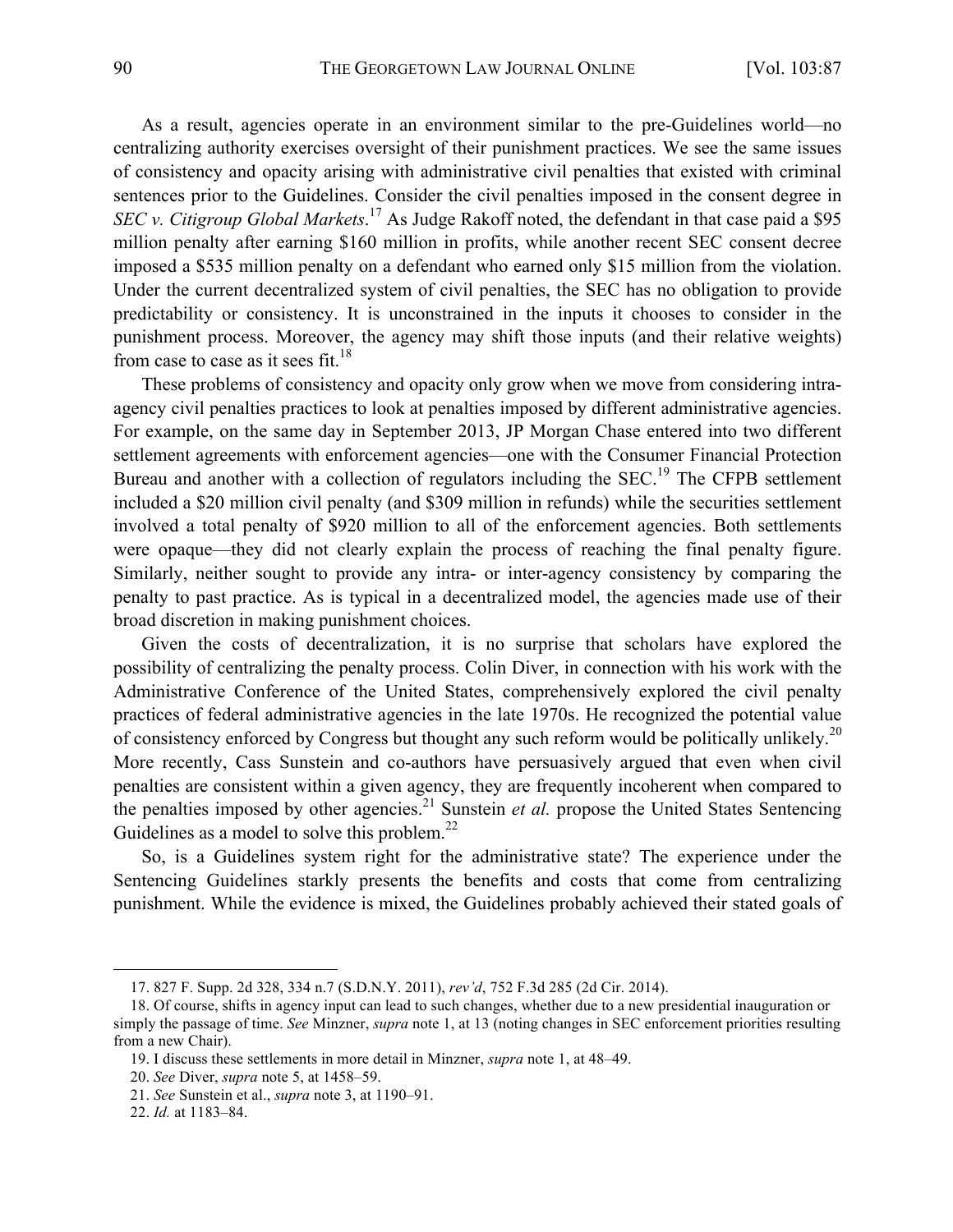increasing transparency and reducing inconsistency.<sup>23</sup> Because all judges must consider the same inputs in determining criminal histories and offense levels, sentences became somewhat more predictable and consistent across the country, at least in the period when the Guidelines were mandatory rather than merely advisory.<sup>24</sup> Of course, focusing on these factors limits judicial discretion. Consistency and transparency came at the loss of individualized judicial decisionmaking. The choice of centralized or decentralized punishment is essentially a choice between the relative merits of consistency versus individuation in deciding penalties.

Seen in this way, the arguments for a centralized system of penalty guidelines are both stronger and weaker in the administrative context than in the criminal arena. Administrative and criminal enforcement have important differences that alter the relative values of consistency and individuation. Start with the identity of defendants. The overwhelming majority of federal criminal defendants are individuals.<sup>25</sup> Corporate criminal prosecutions occur, but they represent a very small fraction of the federal criminal docket. In contrast, administrative enforcement actions frequently involve organizational defendants.26

This difference in defendant identity undermines a central argument for a centralized approach to punishment. Even if phrased in terms of consistency, a central concern of decentralized penalty decisions is not merely differences in punishment, but instead punishment choices based on race. Disparate treatment of defendants based on race provided a powerful justification for the Sentencing Guidelines.<sup>27</sup> Because significant administrative enforcement actions are less likely to involve individuals, disparities on racial or other constitutionally suspect grounds tend to be absent.

However, the identity of the defendants provides an important alternative basis for penalty consistency. Administrative defendants are repeat players. A large publicly traded company has SEC filing obligations (and the possibility of enforcement actions) every year. Even recidivist defendants do not face the possibility of criminal punishment so frequently. Not only do the same regulated entities reliably appear before the same regulator, different agencies bring enforcement actions against the same entity. A publicly traded mining company can face

<sup>23.</sup> Studies suggesting that the guidelines increased consistency include PAUL J. HOFER ET AL., U.S. SENTENCING COMM'N, FIFTEEN YEARS OF GUIDELINES SENTENCING 99 (2004), *available at* http://www.ussc.gov/sites/default /files/pdf/research-and-publications/research-projects-and-surveys/miscellaneous/15-year-study/15\_year\_study\_full. pdf; James M. Anderson et al., *Measuring Interjudge Sentencing Disparity: Before and After the Federal Sentencing Guidelines*, 42 J.L. & ECON. 271, 303 (1999); Paul J. Hofer et al., *The Effect of the Federal Sentencing Guidelines on Inter-Judge Sentencing Disparity*, 90 J. CRIM. L. & CRIMINOLOGY 239, 241 (1999). For a general overview of the studies relating to the effectiveness of the Guidelines in the mandatory era, see Bowman, *supra* note 13, at 1326–28.

<sup>24.</sup> Recent studies on post-*Booker* sentencing outcomes suggest a substantial increase in disparities in the sentences imposed by different judges. *See* Ryan W. Scott, *Inter-Judge Sentencing Disparity After* Booker*: A First Look*, 63 STAN. L. REV. 1, 4–5 (2010); Crystal S. Yang, *Have Interjudge Sentencing Disparities Increased in an Advisory Guidelines Regime? Evidence from* Booker, 89 N.Y.U. L. REV. 1268, 1275 (2014).

<sup>25.</sup> In 2012, 84,173 individuals were sentenced for federal crimes. GLENN R. SCHMITT & JENNIFER DUKES, U.S. SENTENCING COMM'N, OVERVIEW OF FEDERAL CRIMINAL CASES: FISCAL YEAR 2012 1 (2012) *available at* http://www.ussc.gov/sites/default/files/pdf/research-and-publications/research-publications/2013/FY12\_Overview\_ Federal\_Criminal\_Cases.pdf. In comparison, only 187 organizational defendants were sentenced. *Id.*

<sup>26.</sup> *See* Minzner, *supra* note 2, at 906 (discussing the role of corporate charges in administrative law).

<sup>27.</sup> *See* Dawinder S. Sidhu, *Moneyball Sentencing*, B.C. L. REV. (forthcoming 2015), *available at* http://papers. ssrn.com/sol3/papers.cfm?abstract\_id=2463876 (describing the elimination of discrimination as a central goal of the Sentencing Reform Act).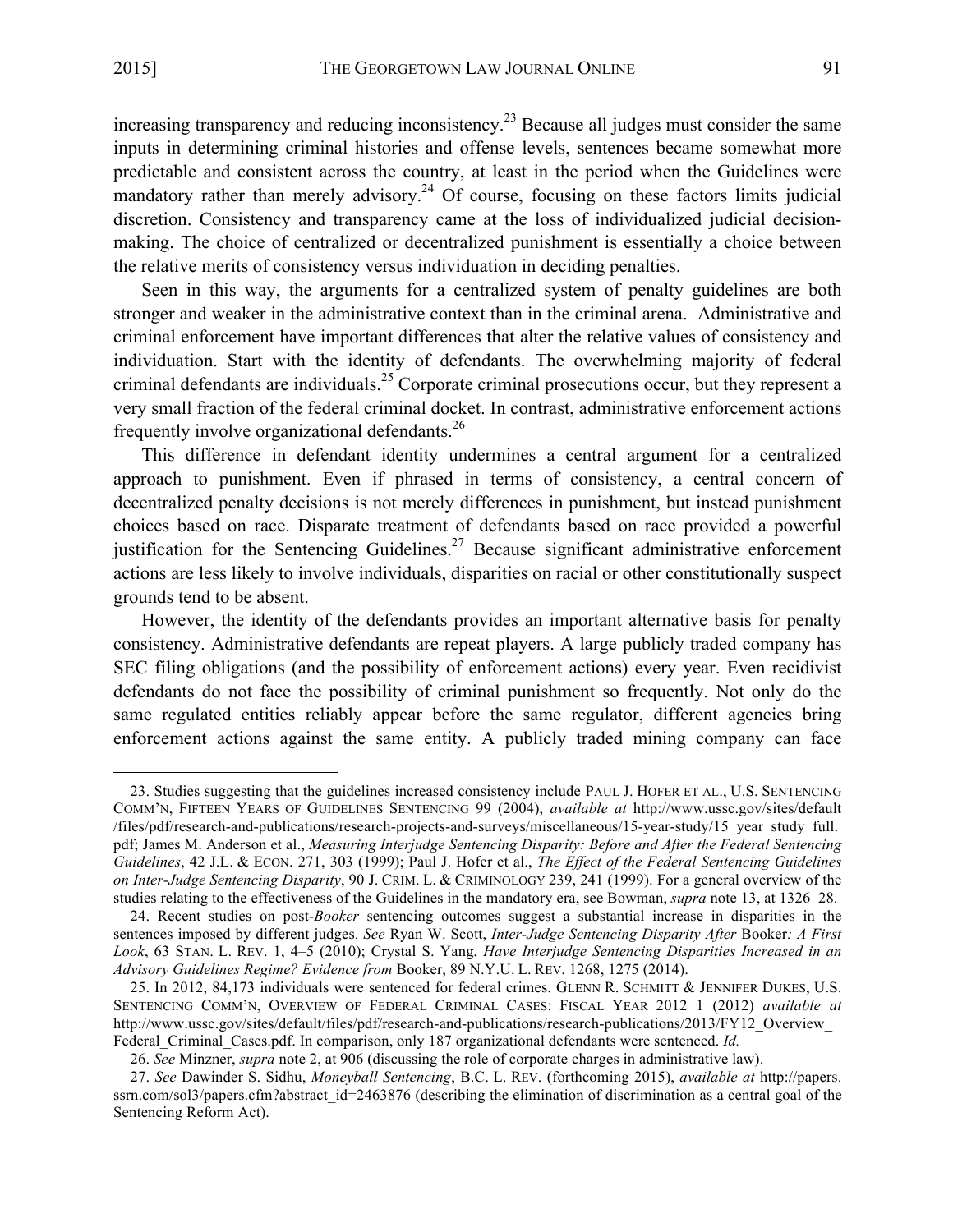enforcement penalties from multiple federal agencies. The Mine Safety and Health Administration regulates any mine safety violations while the SEC investigates misconduct relating to its securities filings. $28$ 

The presence of multiple overlapping regulators exercising jurisdiction over a single entity provides a powerful argument for penalty coherence enforced by a centralizing body. Compliance budgets are inevitably limited—entities are going to make decisions to focus their efforts in response to the incentives created by enforcement agencies. As a result, penalties of the wrong size for a given violation by one agency can distort the efforts of sister enforcement agencies by shifting the compliance incentives of entities that they jointly regulate.<sup>29</sup> Centralizing the punishment choice in a sentencing commission would reduce or eliminate this inconsistency and bring coherence to the penalty regimes of federal agencies.

Criminal and administrative enforcement also differ in the relative benefits of case-by-case adjudication. A common criticism of the Sentencing Guidelines involves a reduction in judicial oversight. On this theory, judges were stripped of their discretion to mitigate punishment in appropriate cases because prosecutorial charging decisions—and their effect on the presentence report—play such an important role in setting penalty levels.<sup>30</sup> As a result, the Guidelines may not reduce the individual decision-making in a given case, but simply alter the decision maker. Prosecutors, not judges, make many of the important choices that set the ultimate sentence.

Notably, this criticism is largely inapplicable in the civil enforcement context. District judges already play virtually no role in mitigating or otherwise regulating settlements. A core choice in administrative enforcement is abandoning the sharp separation of executive and judicial powers.<sup>31</sup> Agencies blend the investigative and prosecutorial role with the judicial role in setting penalties. In that sense, the key cost of a guidelines system has already been paid. Establishing an administrative agency enforcer starts with the decision to reduce or eliminate external judicial oversight.

Administrative cases, though, also provide an alternative basis to support case-by-case decision-making. Administrative enforcement, as a general matter, involves more complicated substantive subject matter than federal criminal actions. As a result, agency enforcement expertise provides significant value in setting penalties. Agencies are well placed to determine the relative significance of violations of complicated regulatory regimes.<sup>32</sup> Centralizing punishment decisions into a set of guidelines and away from expert agencies surrenders that benefit.<sup>33</sup>

 

32. *See* Minzner, *supra* note 1, at 9.

33. Indeed, this value of agency expertise is the standard justification for strong judicial deference to agency penalty choices. *See, e.g.*, Butz v. Glover Livestock Comm'n Co., 411 U.S. 182, 185–86 (1973). This argument can

<sup>28.</sup> *See* Minzner, *supra* note 1, at 33 (discussing the joint regulation of mining companies by MSHA and the SEC).

<sup>29.</sup> *See* i*d.* at 28–31.

<sup>30.</sup> *See, e.g.*, Daniel J. Freed, *Federal Sentencing in the Wake of Guidelines: Unacceptable Limits on the Discretion of Sentencers*, 101 YALE L.J. 1681, 1723–24 (1992); Kate Stith & José A. Cabranes, *Judging Under the Federal Sentencing Guidelines*, 91 NW. U. L. REV. 1247, 1254–56 (1997).

<sup>31.</sup> *See* FTC v. Ruberoid Co., 343 U.S. 470, 487 (1952) (Jackson, J., dissenting) ("[Administrative agencies] have become a veritable fourth branch of the Government, which has deranged our three-branch legal theories much as the concept of a fourth dimension unsettles our three-dimensional thinking.").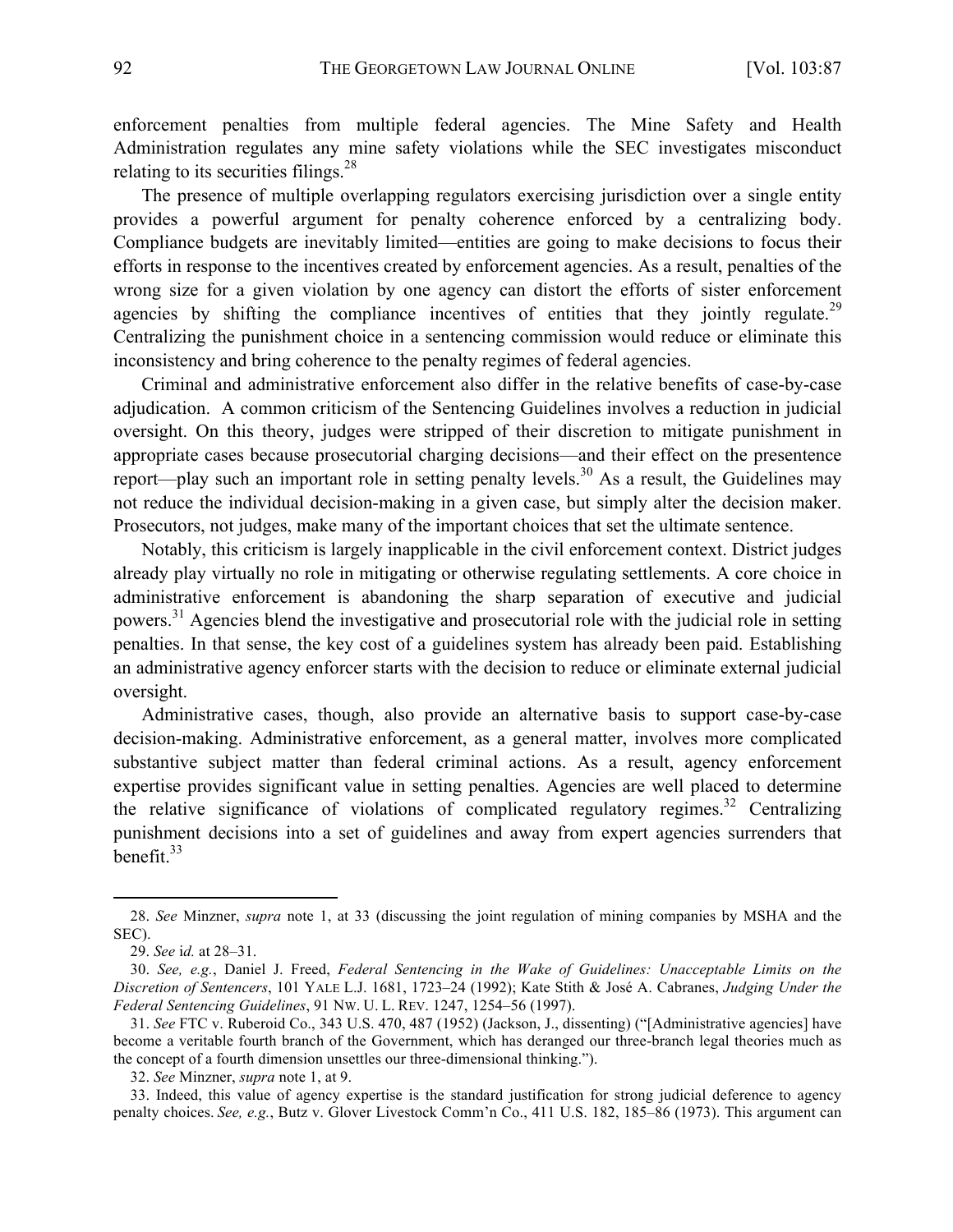The structure of administrative agencies produces an additional benefit from decentralized punishment that is absent in the criminal context. Agencies do not just enforce. The blend of executive, judicial, and legislative functions means that enforcement leading to penalties is merely one agency option. When faced with violations by regulated entities, agencies can take other paths. They may have the ability to impose punishments other than civil penalties—for example, stripping violators of their license to operate in a given industry. More importantly, they can rewrite the regulatory regime to prevent violations more broadly, both by the defendant in a given enforcement action as well by other regulatory targets.

In my view, this benefit is the strongest argument against a guidelines approach in civil administrative enforcement. Criminal punishment involves evaluating the conduct of an individual defendant against a fixed legal regime prescribed by congressional statutory choices. While the court may consider the deterrent impact of a sentence on other defendants, the district judge exercises his or her authority through a simple lever of raising or lowering the quantity of punishment. Judges can neither expand the scope of the criminal case to reach non-defendants nor can they alter the underlying legal landscape.

Administrative agencies can do both. Agencies can reach non-defendants and change the substantive law. As a result, when done well, agency enforcement is merely one potential response to violations, not the only option. Because it exists in this web of other regulatory choices, agency enforcement produces a level of complexity that makes the centralization of penalty decision-making inappropriate.

# II. ALTERNATIVES TO CENTRALIZED PUNISHMENT

In the end, although we should seriously consider modifying the administrative penalty process, the Sentencing Commission is not the ideal model. The Sentencing Commission is a single generalist body looking at all federal criminal violations. It is unlikely to be able to develop a system of penalties that can effectively apply across the diverse range of regulatory authorities. In particular, it is unlikely to be able to adjust penalties appropriately in light of the complete range of regulatory responses available in the administrative context. Instead, an effective solution is likely to be more modest.

First, the place to start is within agencies. Although no single federal agency should impose penalty guidelines on other agencies, nothing precludes administrative agencies from developing their own guidelines. This is perhaps the simplest and quickest way for agencies to achieve the benefits of consistency and transparency without paying the costs outlined above.<sup>34</sup> Intra-agency policies effectively provide guidance to regulated entities, force equal treatment in applying penalties, and help guide agencies toward penalty approaches that achieve appropriate goals.<sup>35</sup>

<u> 1989 - Andrea San Andrew Maria (h. 1989).</u><br>1900 - Johann British, fransk politik (h. 1980).

be—and often is—taken too far. As I have argued elsewhere, making effective enforcement choices, including punishment decisions, does not merely require a deep understanding of the specialized regulatory subject matter. Punishment also requires the application of generalist enforcement principles, such as prosecutorial discretion, which specialized agencies are sometimes more likely to struggle to apply. Minzner, *supra* note 1, at 8–13.

<sup>34.</sup> This is the same proposal outlined in Colin Diver's seminal article. *See* Diver, *supra* note 5, at 1458.

<sup>35.</sup> *See* Minzner, *supra* note 2, at 866 (describing the value of penalty policies).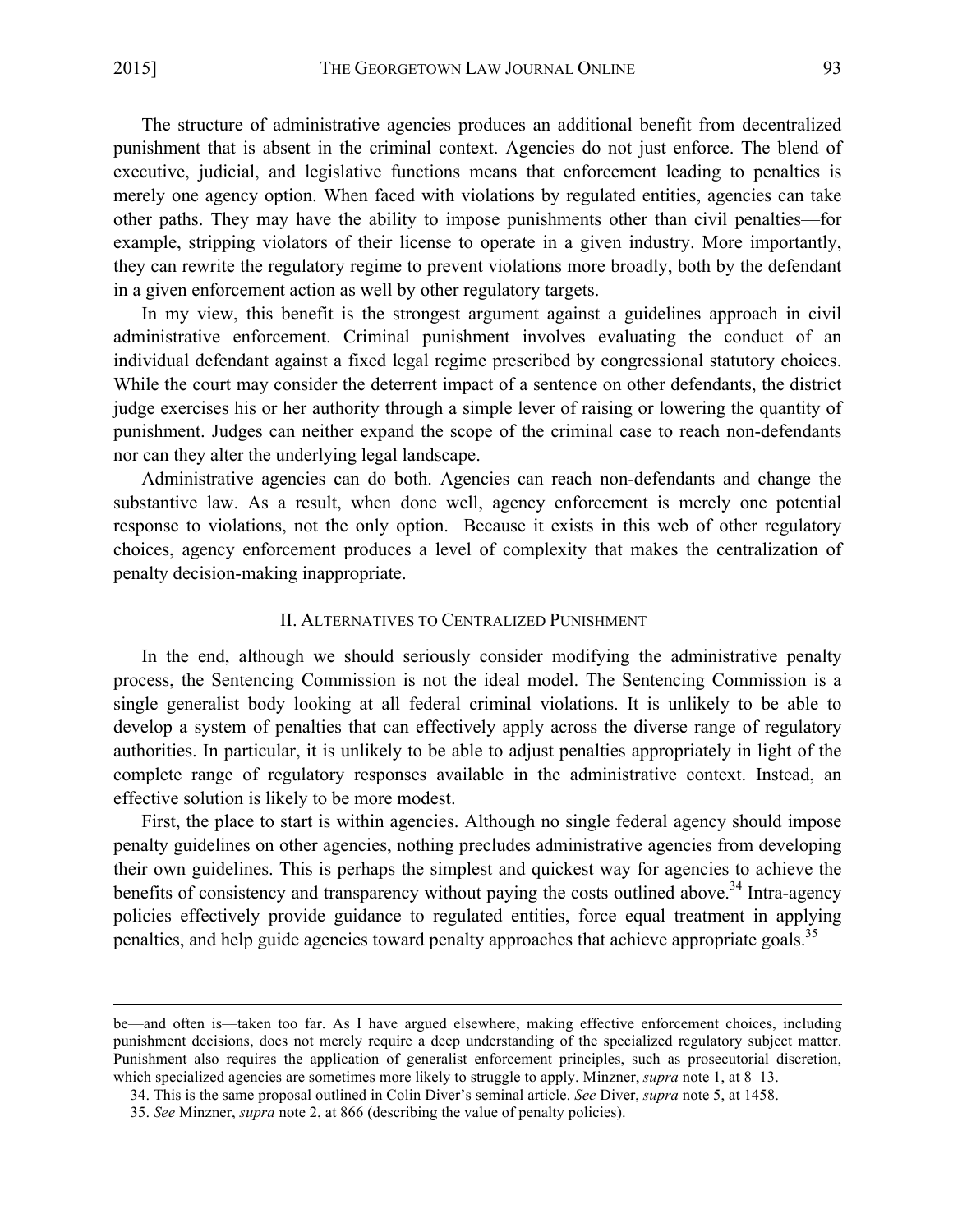Second, cross-agency penalty coordination is crucial. To some degree, this type of coordination already happens at the level of individual cases. The SEC and the DOJ, for example, already bring and resolve investigations jointly.<sup>36</sup> However, agencies seldom coordinate systems of penalties. Such coordination is especially important when agencies simultaneously regulate the same entities, like large investment banks, even if the regulatory subject matter seems unconnected or unrelated. Without systemic coordination, agencies can easily distort the goals of sister regulatory bodies through their enforcement efforts.

Finally, where Congress has given district courts oversight of agency enforcement settlements, the nature of that oversight requires careful consideration. In appropriate cases, judges may be able to provide some of the benefits of penalty consistency and transparency. Consider again the Second Circuit decision in *SEC v. Citigroup Global Markets*. <sup>37</sup> The Court of Appeals there rejected the district court's attempt to provide rigorous oversight of the adequacy of the agency settlement.<sup>38</sup> The court noted that the adequacy analysis appeared to be drawn from the class action doctrine and found that comparison inapt.<sup>39</sup> That holding is right, as far as it goes. The reason for considering adequacy of class action settlements (ensuring fairness to the absent members of the class) is essentially absent when examining agency enforcement settlements.

However, distinguishing these settlements from class actions does not end the analysis. How should district judges exercise their authority in reviewing agency penalty settlements? It depends on the nature of the penalty decision and its relationship to the agency's other regulatory goals. In some cases, civil penalties may be decided merely to serve the classic purposes of punishment—retribution for past misconduct or deterring future violations. In those situations, district judges are quite well situated to review the penalty and decide whether it is appropriate.

In contrast, though, deference is especially appropriate when penalties are closely tied to regulatory choices. In cases where the agency is doing more than just imposing punishment, district judges are not well placed to closely review the penalty. For example, a civil penalty may be accompanied by a range of other regulatory changes that apply either to the specific defendant in the case or to an industry as a whole. In those cases, close judicial scrutiny of the penalty has the real possibility of upsetting a thoughtful regulatory choice by an expert agency. $40$ 

 

<sup>36.</sup> *See, e.g*., Brandon L. Garrett, *Collaborative Organizational Prosecution*, *in* PROSECUTORS IN THE BOARDROOM 154, 154–72 (Anthony S. Barkow & Rachel E. Barkow eds., 2011) (describing enforcer coordination). 37. 752 F.3d 285 (2d Cir. 2014).

<sup>38.</sup> *Id.* at 294.

<sup>39.</sup> *Id.* Federal Rule of Civil Procedure 23(e)(2) requires district courts approving settlements of class actions that bind absent class members to find that the settlement is "fair, reasonable, and adequate."

<sup>40.</sup> *See* Minzner, *supra* note 1, at 52 (advocating for this deference model). Of course, it is difficult for courts to review penalty choices that are not adequately explained. However, courts certainly have expertise in looking at the adequacy of the reasons given for agency choices and rejecting those choices where the reasons were not persuasive. *See* Motor Vehicle Mfrs. Ass'n v. State Farm Mut. Auto. Ins. Co., 463 U.S. 29, 42 (1983) (rejecting regulatory change as inadequately supported).